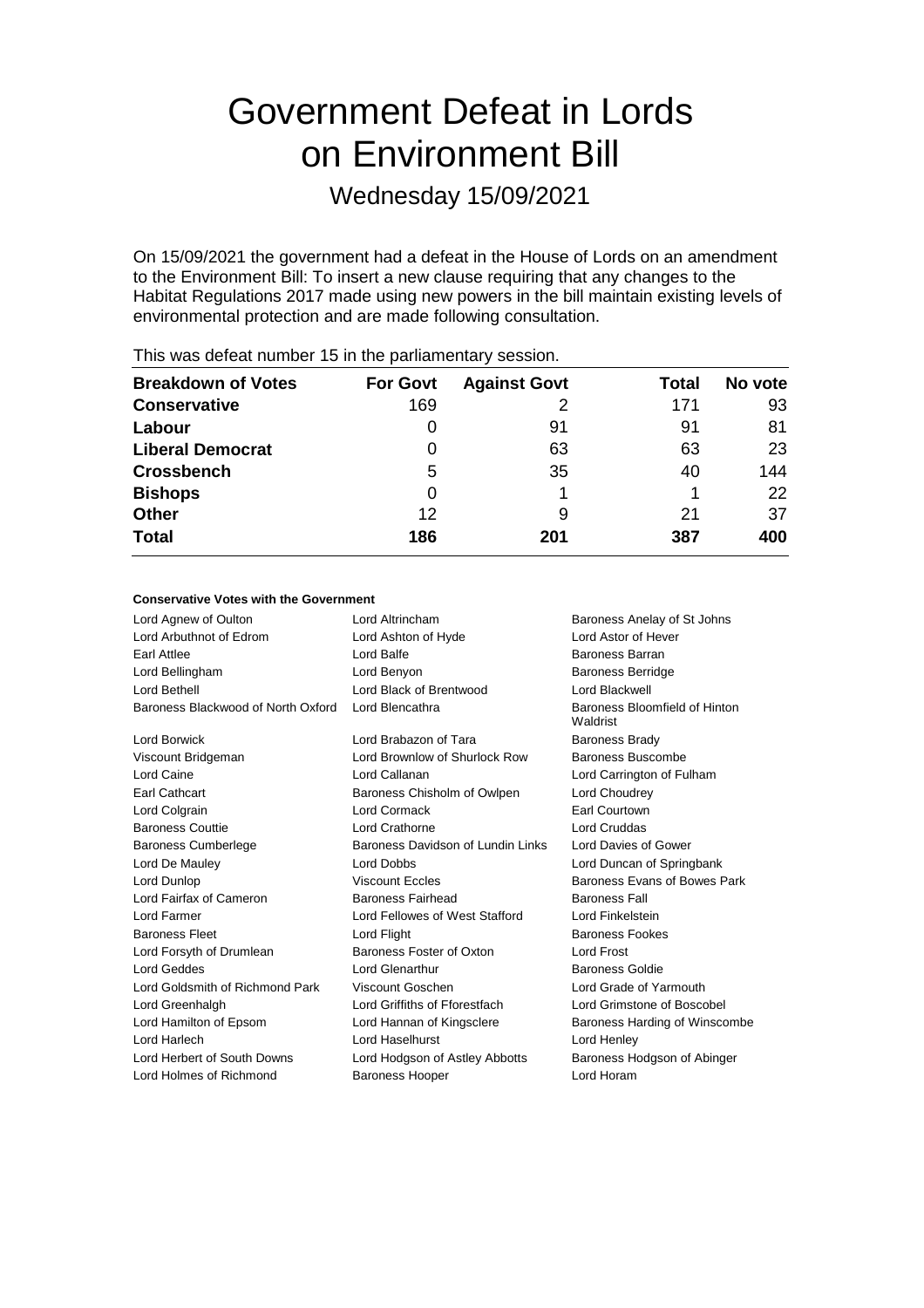Baroness Jenkin of Kennington Lord Kamall Lord Keen of Elie Lord King of Bridgwater Lord Kirkham Lord Kirkhope of Harrogate Lord Lamont of Lerwick Lord Lang of Monkton Earl Leicester Lord Leigh of Hurley **Lord Lord Lexden** Lord Lord Lord Lilley Earl Lindsay **Lord Lingfield** Earl Liverpool Lord Mackay of Clashfern **Lord Mancroft Baroness Manzoor** Baroness Manzoor Lord Marland Lord Marlesford Lord Maude of Horsham Lord McColl of Dulwich Lord McLoughlin Lord Mendoza Baroness Meyer **Baroness Mobarik** Baroness Mobarik **Duke of Montrose** Baroness Morrissey **Lord Moylan** Lord Moylan **Lord Moylan** Lord Moynihan Lord Naseby Baroness Neville-Jones Baroness Neville-Rolfe Baroness Nicholson of Winterbourne Baroness Noakes Lord Northbrook Lord Norton of Louth Lord O'Shaughnessy Lord Parkinson of Whitley Bay Baroness Penn **Exercise Exercise Exercise Contracts** Lord Pickles **Baroness Pidding** Lord Porter of Spalding **Lord Reay Community** Baroness Redfern Viscount Ridley Lord Risby Lord Robathan Baroness Sanderson of Welton Lord Sandhurst Lord Sassoon Baroness Sater **Baroness Scott of Bybrook** Baroness Seccombe Lord Selkirk of Douglas Lord Sharpe of Epsom Lord Sheikh Lord Sherbourne of Didsbury **Baroness Shields** Lord Shinkwin Lord Smith of Hindhead Lord Spencer of Alresford Lord Sterling of Plaistow Lord Stewart of Dirleton Baroness Stowell of Beeston Lord Strathclyde Baroness Stroud **Baroness Sugg Community** Baroness Sugg **Lord Suri** Lord Swinfen Lord Taylor of Holbeach Lord Trefgarne Lord Trimble Lord True Lord Tugendhat Lord Udny-Lister **Lord Vaizey of Didcot** Baroness Vere of Norbiton Baroness Verma **Baroness Verma** Lord Wakeham **Baroness Warsi** Baroness Warsi Lord Wei Lord Wharton of Yarm Lord Whitby Lord Willetts Baroness Williams of Trafford Lord Young of Cookham Viscount Younger of Leckie

Earl Howe Lord Howell of Guildford Lord Hunt of Wirral

#### **Conservative Votes against the Government** Lord Deben Lord Randall of Uxbridge

#### **Labour Votes with the Government**

#### **Labour Votes against the Government**

Baroness Andrews **Baroness Armstrong of Hill Top** Lord Bach Lord Bassam of Brighton **Lord Berkeley Communist Constructs** Baroness Blake of Leeds Lord Blunkett Lord Boateng Lord Bradley Lord Bragg Lord Brooke of Alverthorpe Lord Browne of Ladyton Baroness Bryan of Partick Lord Campbell-Savours Lord Carter of Coles Baroness Chakrabarti **Manual Chandos** Viscount Chandos **Baroness Cohen of Pimlico** Lord Collins of Highbury Baroness Crawley Lord Cunningham of Felling Lord Davies of Oldham **Lord Davies of Brixton** Baroness Donaghy Lord Donoughue Lord Dubs Lord Elder Lord Faulkner of Worcester **Lord Foulkes of Cumnock** Baroness Golding Lord Grantchester Lord Griffiths of Burry Port Lord Grocott Viscount Hanworth Lord Harris of Haringey Lord Haworth Baroness Hayman of Ullock Baroness Hayter of Kentish Town Baroness Healy of Primrose Hill Lord Hendy **Baroness Henig** Baroness Henig Baroness Hilton of Eggardon Lord Howarth of Newport **Lord Hunt of Kings Heath** Baroness Jones of Whitchurch Lord Jones Lord Kennedy of Southwark Lord Khan of Burnley Lord Knight of Weymouth Lord Layard Lord Liddle Lord Lipsey Baroness Mallalieu Lord Maxton

Baroness Adams of Craigielea Lord Adonis **Baroness Amos**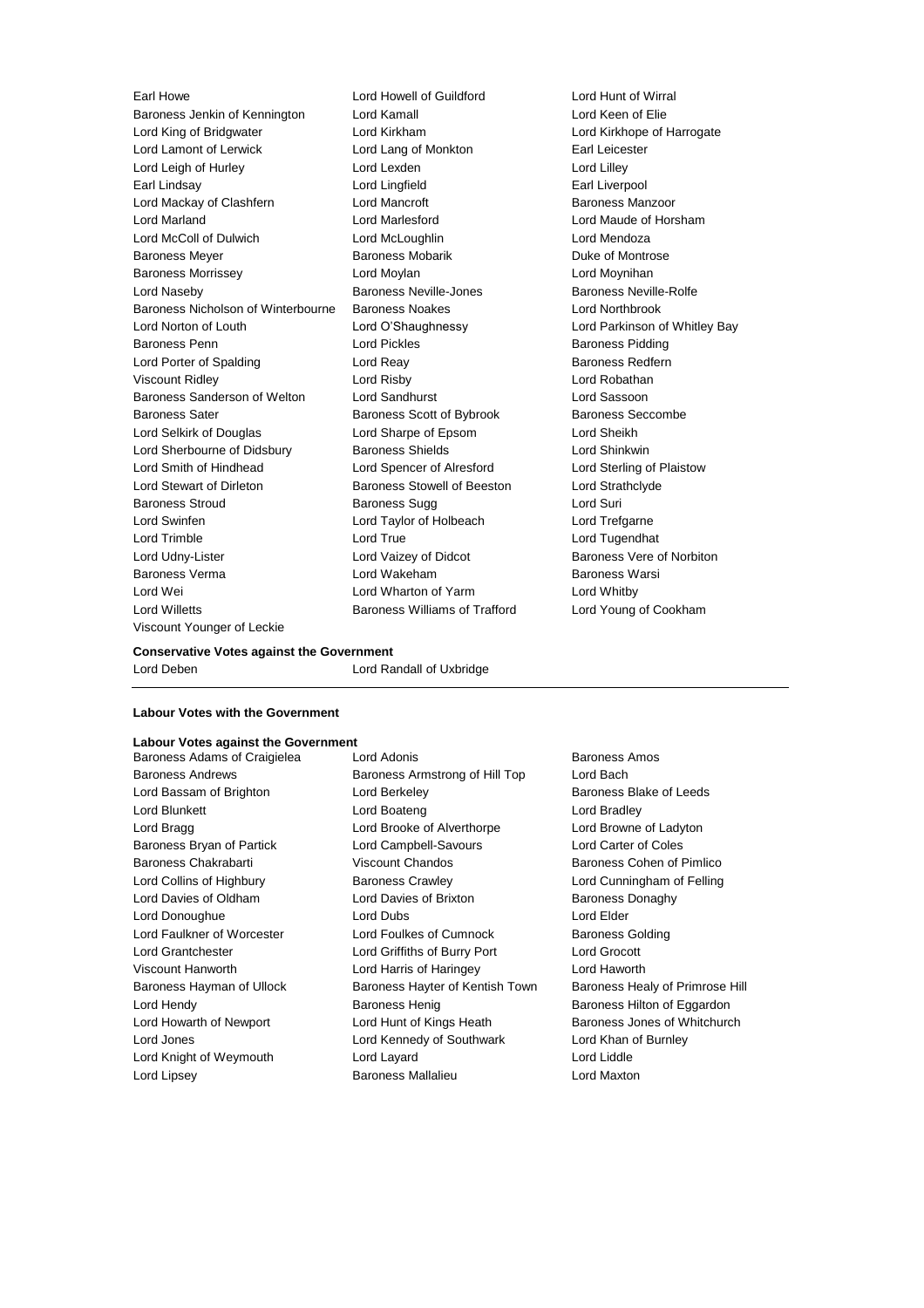Lord McAvoy Lord McConnell of Glenscorrodale Baroness McDonagh Baroness Young of Old Scone

Baroness McIntosh of Hudnall Lord McKenzie of Luton Lord McNicol of West Kilbride<br>
Baroness Morris of Yardlev Baroness Osamor Lord Ponsonby of Shulbrede Baroness Morris of Yardley **Baroness Osamor** Baroness Cosamor<br>Baroness Primarolo **Baroness Prosser** Baroness Ramsay of Cartyal Baroness Rebuck **Lord Rooker** Lord Rooker **Lord Rosser** Lord Sawyer **Baroness Sherlock** Baroness Sherlock Baroness Smith of Basildon Lord Snape Viscount Stansgate Lord Stevenson of Balmacara Baroness Taylor of Bolton **Baroness Thornton** Baroness Thornton **Lord Touhig**<br>
Lord Tunnicliffe **Constant Lord Watson of Invergowrie** Lord Watts Lord Watson of Invergowrie Lord Watts Baroness Wheeler **Baroness Whitaker** Lord Whitty Baroness Wilcox of Newport Lord Winston Lord Wood of Anfield

### **Liberal Democrat Votes with the Government**

| Liberal Democrat Votes against the Government |                                |                                               |
|-----------------------------------------------|--------------------------------|-----------------------------------------------|
| Lord Addington                                | Lord Alderdice                 | Baroness Bakewell of Hardington<br>Mandeville |
| <b>Baroness Barker</b>                        | Lord Beith                     | Baroness Benjamin                             |
| Baroness Bowles of Berkhamsted                | <b>Baroness Brinton</b>        | Lord Bruce of Bennachie                       |
| Lord Burnett                                  | Baroness Burt of Solihull      | Lord Campbell of Pittenweem                   |
| Lord Chidgey                                  | Lord Clement-Jones             | Lord Dholakia                                 |
| Baroness Featherstone                         | Lord Foster of Bath            | Lord German                                   |
| <b>Baroness Grender</b>                       | <b>Baroness Hamwee</b>         | Baroness Harris of Richmond                   |
| <b>Baroness Humphreys</b>                     | Lord Hussain                   | Baroness Hussein-Ece                          |
| Baroness Janke                                | <b>Baroness Jolly</b>          | <b>Baroness Kramer</b>                        |
| Lord Lee of Trafford                          | Lord Marks of Henley-on-Thames | Lord McNally                                  |
| Baroness Miller of Chilthorne Domer           | Lord Newby                     | Lord Oates                                    |
| Lord Paddick                                  | <b>Baroness Parminter</b>      | <b>Baroness Pinnock</b>                       |
| Lord Purvis of Tweed                          | Baroness Randerson             | Lord Razzall                                  |
| Lord Redesdale                                | Lord Rennard                   | Lord Roberts of Llandudno                     |
| Lord Sharkey                                  | Baroness Sheehan               | Lord Shipley                                  |
| Baroness Smith of Newnham                     | Lord Stoneham of Droxford      | Lord Storey                                   |
| Lord Strasburger                              | <b>Lord Stunell</b>            | <b>Baroness Suttie</b>                        |
| Lord Taverne                                  | Lord Teverson                  | Baroness Thomas of Winchester                 |
| Lord Thomas of Gresford                       | <b>Baroness Thornhill</b>      | Viscount Thurso                               |
| Lord Tope                                     | Baroness Tyler of Enfield      | Lord Tyler                                    |
| Lord Wallace of Saltaire                      | <b>Baroness Walmsley</b>       | Lord Willis of Knaresborough                  |
|                                               |                                |                                               |

#### **Crossbench Votes with the Government**

| Giussuchuli vulcs willi liic Quvcitiiliciil<br>Lord Brown of Eaton-under-Heywood | Lord Carrington               | Earl Erroll       |
|----------------------------------------------------------------------------------|-------------------------------|-------------------|
| Earl Kinnoull                                                                    | Lord Powell of Bayswater      |                   |
| <b>Crossbench Votes against the Government</b>                                   |                               |                   |
| Lord Aberdare                                                                    | Lord Alton of Liverpool       | Lord Best         |
| Lord Boyce                                                                       | <b>Baroness Boycott</b>       | <b>Baroness</b>   |
| Lord Carey of Clifton                                                            | Earl Clancarty                | <b>Earl Court</b> |
| Lord Craig of Radley                                                             | Viscount Craigavon            | Lord Curry        |
| Baroness D'Souza                                                                 | Lord Eames                    | <b>Baroness</b>   |
| Lord Greenway                                                                    | Lord Hannay of Chiswick       | Lord Harri        |
| Lord Hastings of Scarisbrick                                                     | <b>Baroness Hollins</b>       | Lord Hope         |
| Lord Kakkar                                                                      | Lord Krebs                    | Lord Lond         |
| Lord Loomba                                                                      | Baroness Masham of Ilton      | Lord Maws         |
| Baroness Meacher                                                                 | Baroness O'Loan               | <b>Baroness</b>   |
| Lord Ravensdale                                                                  | Lord Rowe-Beddoe              | Baroness          |
| Lord Trees                                                                       | Baroness Watkins of Tavistock |                   |
|                                                                                  |                               |                   |

Baroness Campbell of Surbiton Earl Courtenay of Devon Lord Curry of Kirkharle Baroness Greengross Lord Harries of Pentregarth Lord Hope of Craighead Lord Londesborough Lord Mawson Baroness Prashar Baroness Stern

Baroness Ramsay of Cartvale